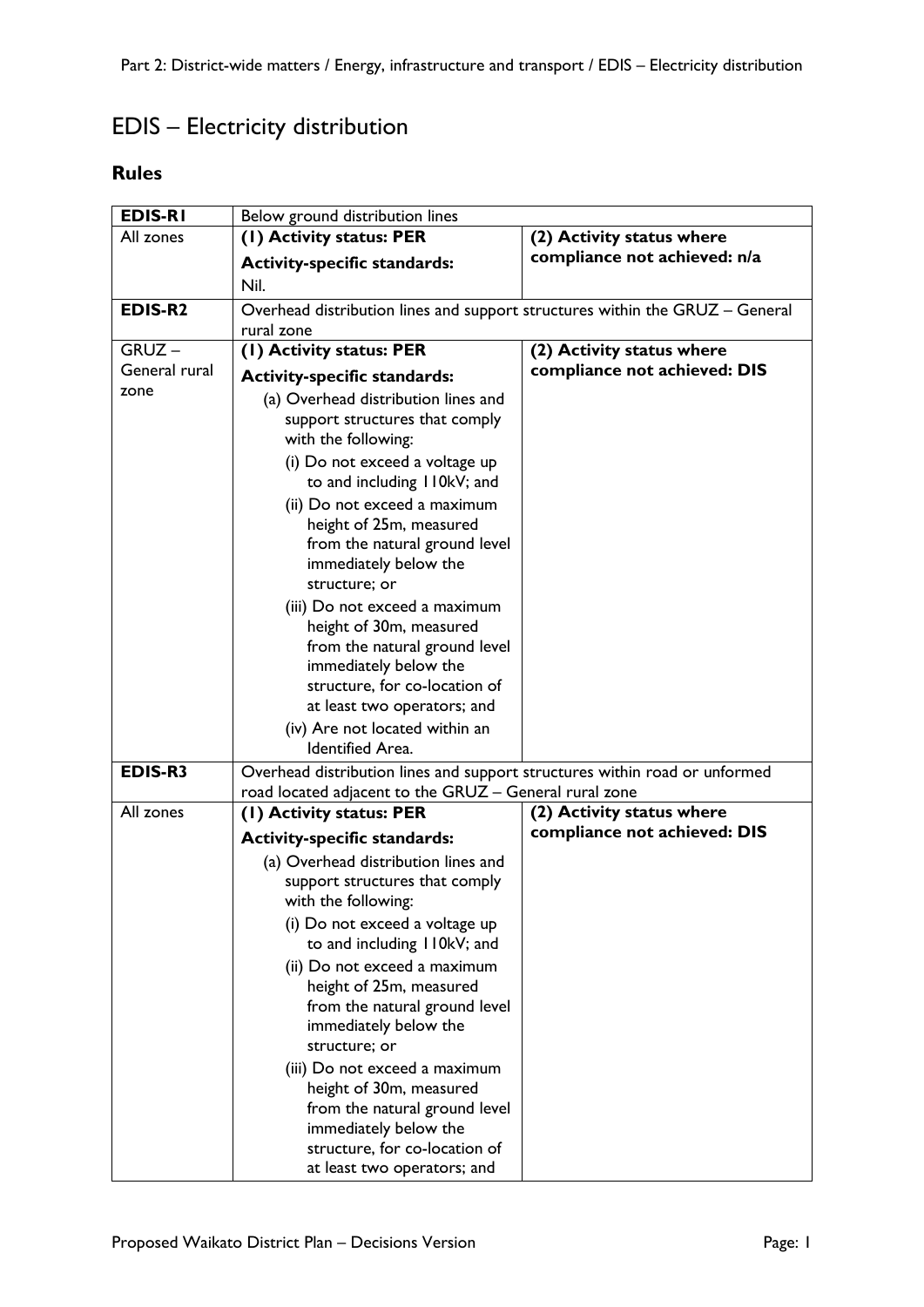|                | (iv) Are not located within an<br>Identified Area.                   |                                                                                  |
|----------------|----------------------------------------------------------------------|----------------------------------------------------------------------------------|
| <b>EDIS-R4</b> | Substations and associated transformers and switching stations       |                                                                                  |
| All zones      | (1) Activity status: PER                                             | (2) Activity status where                                                        |
|                |                                                                      | compliance not achieved: DIS                                                     |
|                | <b>Activity-specific standards:</b>                                  |                                                                                  |
|                | (a) Substations and associated                                       |                                                                                  |
|                | transformers and switching                                           |                                                                                  |
|                | stations distributing electricity<br>that comply with the following: |                                                                                  |
|                |                                                                      |                                                                                  |
|                | (i) Distribute electricity at a<br>voltage up to and including       |                                                                                  |
|                | I I0kV; and                                                          |                                                                                  |
|                | (ii) Are located within the                                          |                                                                                  |
|                | COMZ - Commercial zone                                               |                                                                                  |
|                | TCZ - Town centre zone,                                              |                                                                                  |
|                | LCZ - Local centre zone,                                             |                                                                                  |
|                | <b>BTZ</b> - Business Tamahere                                       |                                                                                  |
|                | zone, TKAZ - Te Kowhai                                               |                                                                                  |
|                | airpark zone, GIZ - General                                          |                                                                                  |
|                | industrial zone, HIZ - Heavy                                         |                                                                                  |
|                | industrial zone and MSRZ -                                           |                                                                                  |
|                | Motor sport and recreation                                           |                                                                                  |
|                | zone; and the GRUZ -                                                 |                                                                                  |
|                | General rural zone;                                                  |                                                                                  |
|                | (iii) Any ancillary buildings do                                     |                                                                                  |
|                | not exceed 250m <sup>2</sup> in gross                                |                                                                                  |
|                | floor area;                                                          |                                                                                  |
|                | (iv) Are not located within an                                       |                                                                                  |
|                | Identified Area; and                                                 |                                                                                  |
|                | (v) Maximum height 10m,                                              |                                                                                  |
|                | measured from the natural                                            |                                                                                  |
|                | ground level immediately<br>below the structure.                     |                                                                                  |
| <b>EDIS-R5</b> |                                                                      |                                                                                  |
|                | and including II0kV:                                                 | Overhead distribution lines and support structures not exceeding a voltage up to |
|                | (a) Not located within the GRUZ - General rural zone;                |                                                                                  |
|                |                                                                      |                                                                                  |
|                | (b) Not located within an Identified Area.                           |                                                                                  |
| All zones      | (1) Activity status: RDIS                                            | (2) Activity status where<br>compliance not achieved: n/a                        |
|                | <b>Activity-specific standards:</b>                                  |                                                                                  |
|                | Nil.                                                                 |                                                                                  |
|                |                                                                      |                                                                                  |
|                | <b>Council's discretion is restricted</b>                            |                                                                                  |
|                | to the following matters:                                            |                                                                                  |
|                | (a) The functional need and                                          |                                                                                  |
|                | operational need of, and benefits                                    |                                                                                  |
|                | derived from, the infrastructure;                                    |                                                                                  |
|                | (b) The extent to which alternative                                  |                                                                                  |
|                | technologies and techniques                                          |                                                                                  |
|                | have been considered;                                                |                                                                                  |
|                | (c) The extent to which co-location                                  |                                                                                  |
|                | of overhead lines is technically,                                    |                                                                                  |